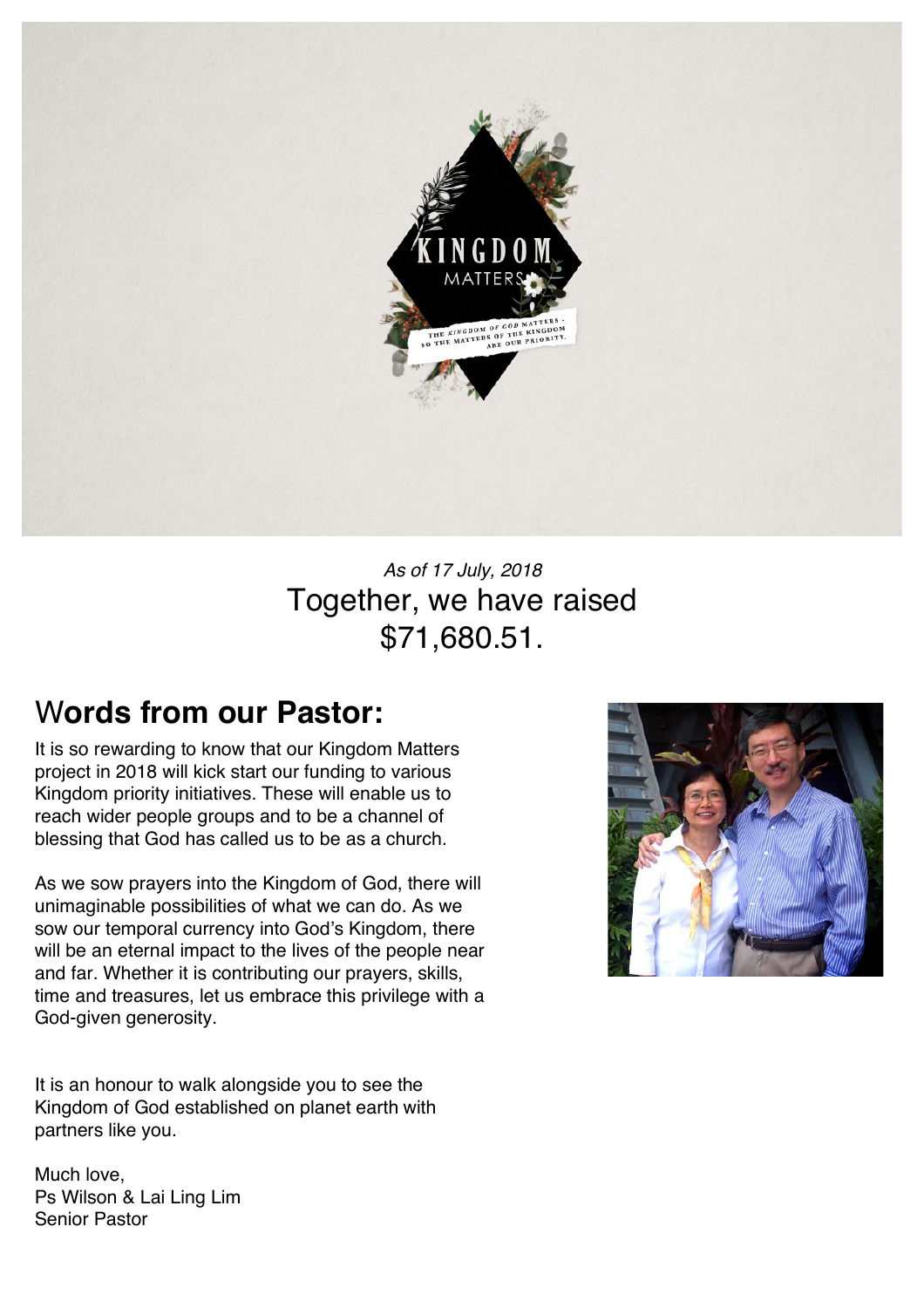# **Overview of Initiatives**

### **Missions**

We celebrate and support church planting efforts in Africa and India which has been changing the landscape of Christianity in the country through the impact of the Gospel of Jesus Christ. The aim is to **conduct training and pastoral support for 50 churches and leaders, funding irrigation, funding a school in Mozambique and providing partial staffing and funds to support missionaries** that has been commissioned by Hope Church.

### **Unidus Community Center**

It is estimated that an additional 100 car park spaces are required to cater for the combined Sunday services and large scaled events in Unidus. This funding enables us to provide up to 5 car park spaces. The project will improve the community safety as it significantly reduces the need of people parking by the busy main road and walking on unlit path into the building. The bus zone can also be reserved for the fire trucks and ambulances in an event of emergency.

### **Community Work (Hands of Hope)**

Hands of Hope has been impacting the community for years through the range of activities that aims to bring the community together. This includes the iconic **Christmas4Kids, Winter Warmers and English Conversational Classes** that are extended to hundreds of families every year. 2018 aims to establish a new project called **"Good neighbours"** which is targeted to foster neighbourly relationships and safety in the new large housing development in Pallara.

### **Community Christian Childcare**

**Community Christian Childcare,** when established will bring an influence to the general community of Brisbane by providing little children and their families with Christian ethos through quality care and education. We are currently in the stages of dreaming with God, planning and preparing to form a team for this project. This will be a strategic path for greater impact for the generations to come.